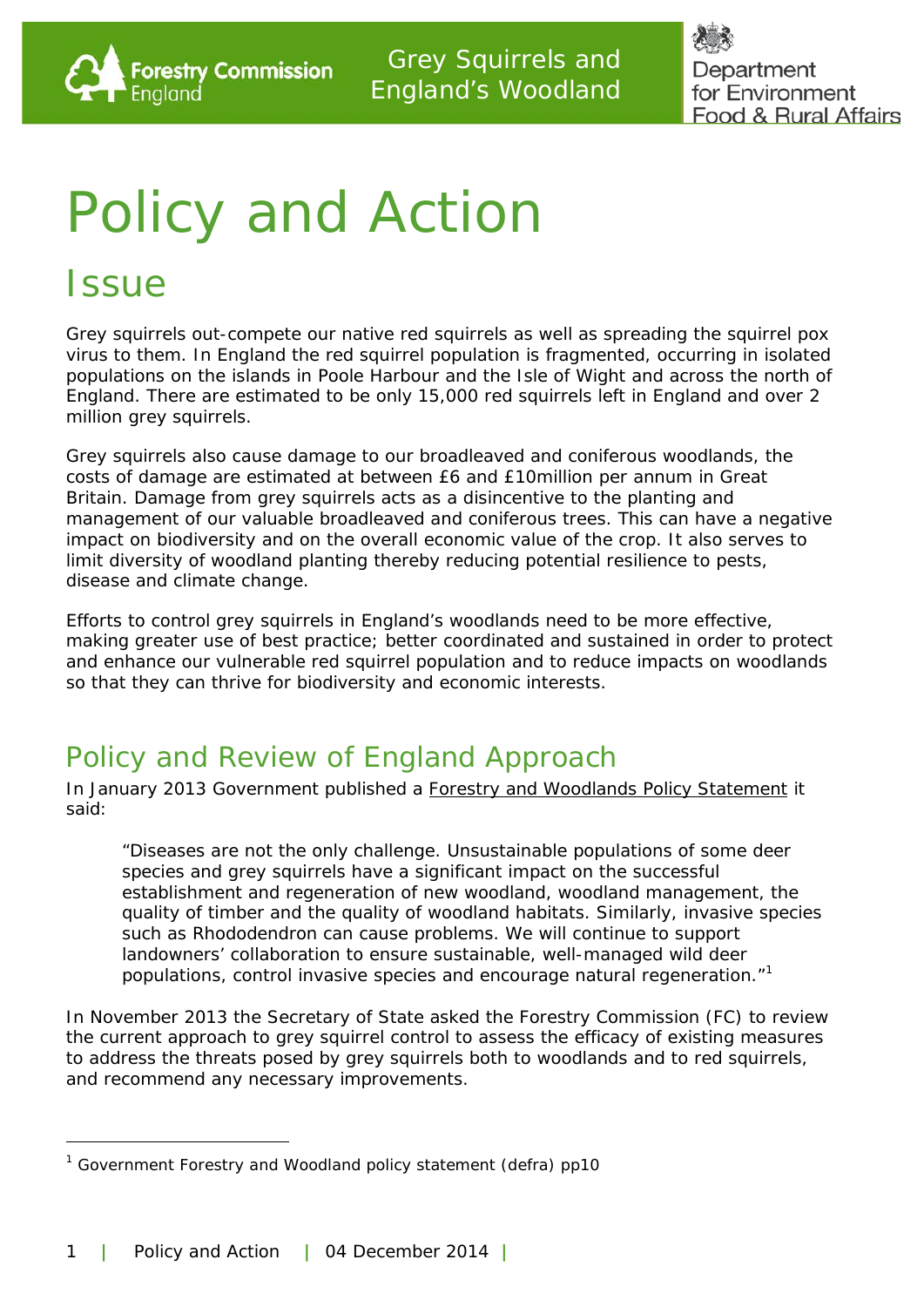As part of the review Forestry Commission consulted interested organisations through an online questionnaire and through a workshop held in January 2014.

This review showed that more could be done to improve effectiveness of grey squirrel control. It also found that the approach to red squirrel conservation is working but needs to be sustained. The main conclusions from the review were as follows:

- There is strong support within the woodland and forestry sector for the need to control grey squirrels,
- There is strong support for the existing approach to red squirrel conservation it is working and needs to be sustained;
- Control activity should be supported through the Rural Development Programme for England (RDPE) and be targeted based on risk of impact and presence of red squirrels;
- More effective use of control and more incentives will deliver more than additional regulation;
- There is a need for a variety of control methods to be available and these should be supported by good practice guidance. Any new control methods should meet legal and welfare criteria as well as being cost effective;
- Collaboration across landholdings on control efforts is more effective than acting alone;
- Public Forest Estate should take part in collaborative control projects where a cocoordinated and comprehensive control partnership has been established.

These findings have been used to update our action plan for grey squirrel control in England as set out below.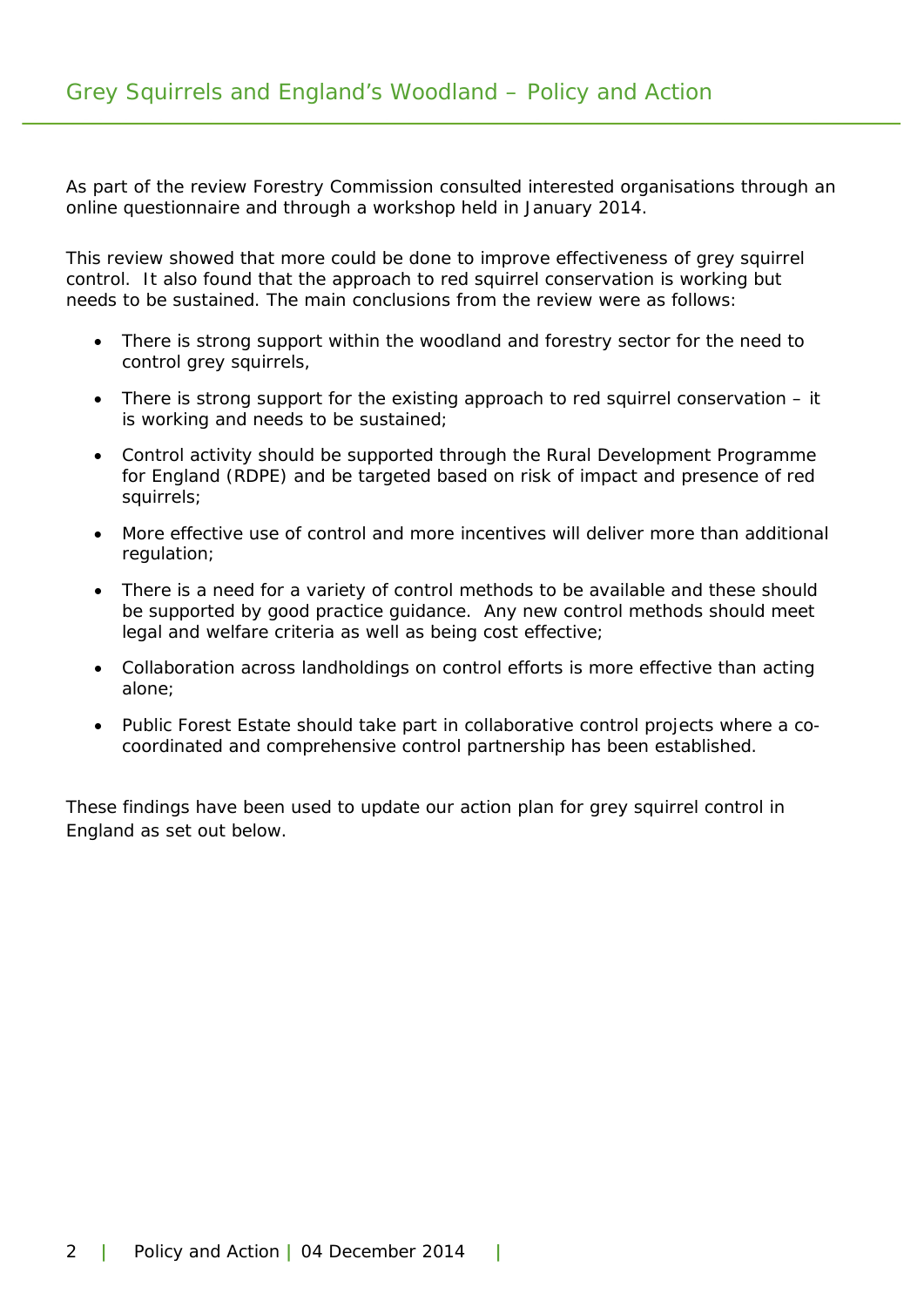## Action Plan

Government (FC and Defra) will play a significant role in more effectively controlling grey squirrels, through advice and incentives for land managers, promoting and supporting better collaboration and partnership, funding research and taking appropriate action on its land holding. The success of this approach relies on these activities being supported and added to by all stakeholders. Where grey squirrels are causing problems land owners and managers are critical to the success of policy implementation by taking responsibility for controlling grey squirrels on their land.

Based on the role set out above we have updated the plan of action to assist landowners and managers to more effectively control grey squirrels to protect and enhance red squirrel populations and England's woodlands. Working with partners will be essential to the success of this plan, and we want to discuss implementation of the actions with stakeholders early in 2015. We will review the plan after 5 years to ensure that progress towards the outcomes is being made.

| <b>Theme</b>      | <b>Action</b>                                                                                                                                                                                                                                                                                                                                                                                                                                                         | who             |
|-------------------|-----------------------------------------------------------------------------------------------------------------------------------------------------------------------------------------------------------------------------------------------------------------------------------------------------------------------------------------------------------------------------------------------------------------------------------------------------------------------|-----------------|
| <b>Incentives</b> | a. We will introduce a specific grey squirrel management prescription<br>within the multi-annual agreement for woodland management in<br>Countryside Stewardship in addition to the funding available for grey<br>squirrel control to support red squirrel populations. Owners would be<br>required to adopt this option where grey squirrels are identified as a<br>significant threat to the management objectives. Subject to EU<br>approval of England programme. | Defra/FC/NE/RPA |
|                   | b. Defra and FC will explore and facilitate incentives for local groups<br>to control grey squirrels outside of RDPE grant schemes for example<br>through support for a national squirrel partnership.                                                                                                                                                                                                                                                                | Defra / FC      |
| <b>Guidance</b>   | c. FC will publish, and disseminate a revised good practice note on<br>controlling grey squirrels in line with latest information and research.                                                                                                                                                                                                                                                                                                                       | FC/FR           |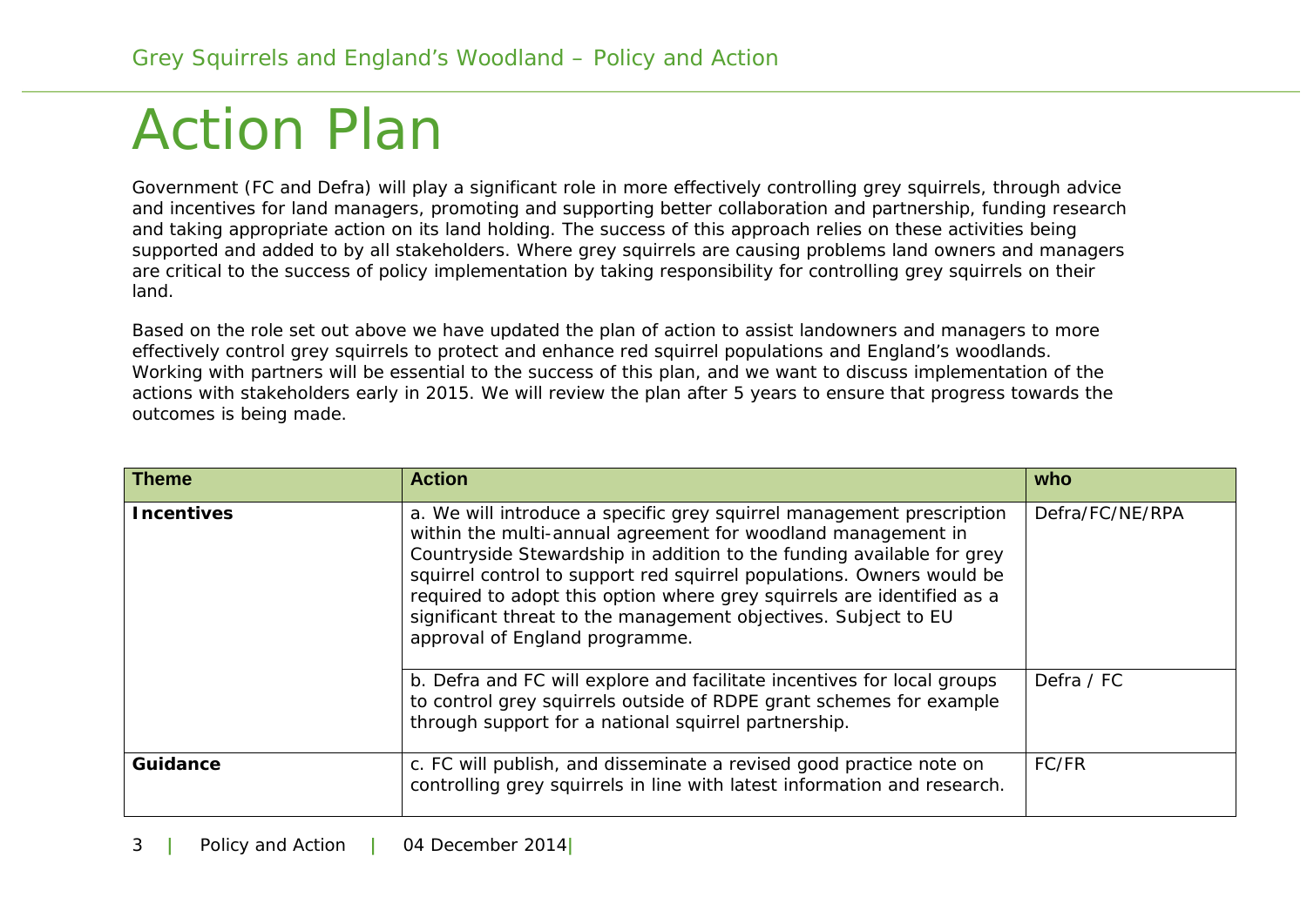### Grey Squirrels and England's Woodland – Policy and Action

|                                         | d. Support development of best practice for monitoring and survey<br>methods for red squirrels                                                                                                                                                                                         | NE with partners    |
|-----------------------------------------|----------------------------------------------------------------------------------------------------------------------------------------------------------------------------------------------------------------------------------------------------------------------------------------|---------------------|
|                                         | e. Prepare and implement site management plans for key sites<br>(squirrel reserves, priority sites and strongholds)                                                                                                                                                                    | NE with partners    |
| <b>Better coordination of</b><br>action | f. FC will work with stakeholders to develop a squirrel partnership for<br>England that supports local groups and enhances their ability to work<br>in collaboration to tackle grey squirrels. We will bring prospective<br>partners together at an Initial meeting to be held in 2015 | <b>FC/RFS/ RSST</b> |
|                                         | g. Advisory support for collaborative action by landowners from FC<br>area teams.                                                                                                                                                                                                      | <b>FC</b>           |
|                                         | h. Increased action on the Public Forest Estate in England.<br>The FC<br>will undertake enhanced grey control activity on Public Forest Estate<br>(FE) as part of collaborative control projects where a co-coordinated<br>and comprehensive control partnership has been established. | <b>FE</b>           |
|                                         | i. Continued participation in red squirrel partnerships. Such as Red<br>Squirrels Northern England, a partnership between the Red Squirrel<br>Survival Trust (RSST), Natural England(NE), FC and The Wildlife<br>Trusts.                                                               | FC /FE              |
|                                         | i. We will work with the other signatories to improve co-ordination of<br>red squirrel conservation and grey squirrel control efforts across the<br>UK.                                                                                                                                | Defra / FC/NE       |
| <b>Research and monitoring</b>          | k. We will support research into improvements in control methods<br>including<br>investigating the efficacy of and best practice for use of new<br>traps,                                                                                                                              | FC / FR / FE/ Defra |
|                                         | the use of chemical control agents, including Defra funding<br>(2014 – 2016) for research into an oral form of fertility control<br>based on single-shot injectable immunocontraceptive vaccine                                                                                        |                     |